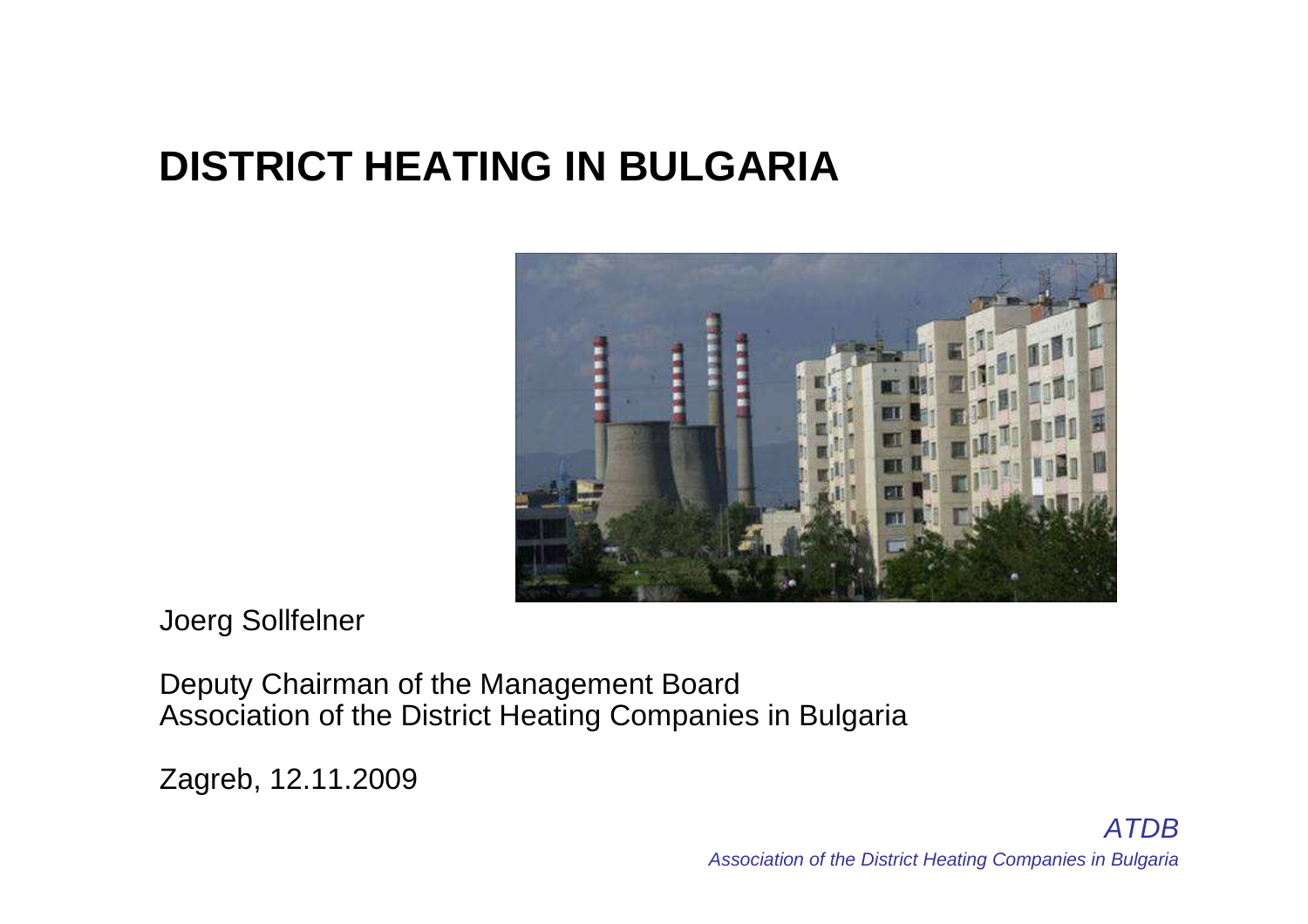### **Overview**

District heating in Bulgaria has a long tradition

- $\blacktriangleright$ 600 000 customers
- ▶ 15 companies for district<br>heating in all higher town heating in all bigger towns (three of them still state-owned, among them Sofia)
- → 7.5 TWh thermal energy
- ▶ 2.0 TWh electric energy
- $\blacktriangleright$  Main fuel is gas, few plants are coal-fired
- Average age of the assets<br>is 30 years is 30 years



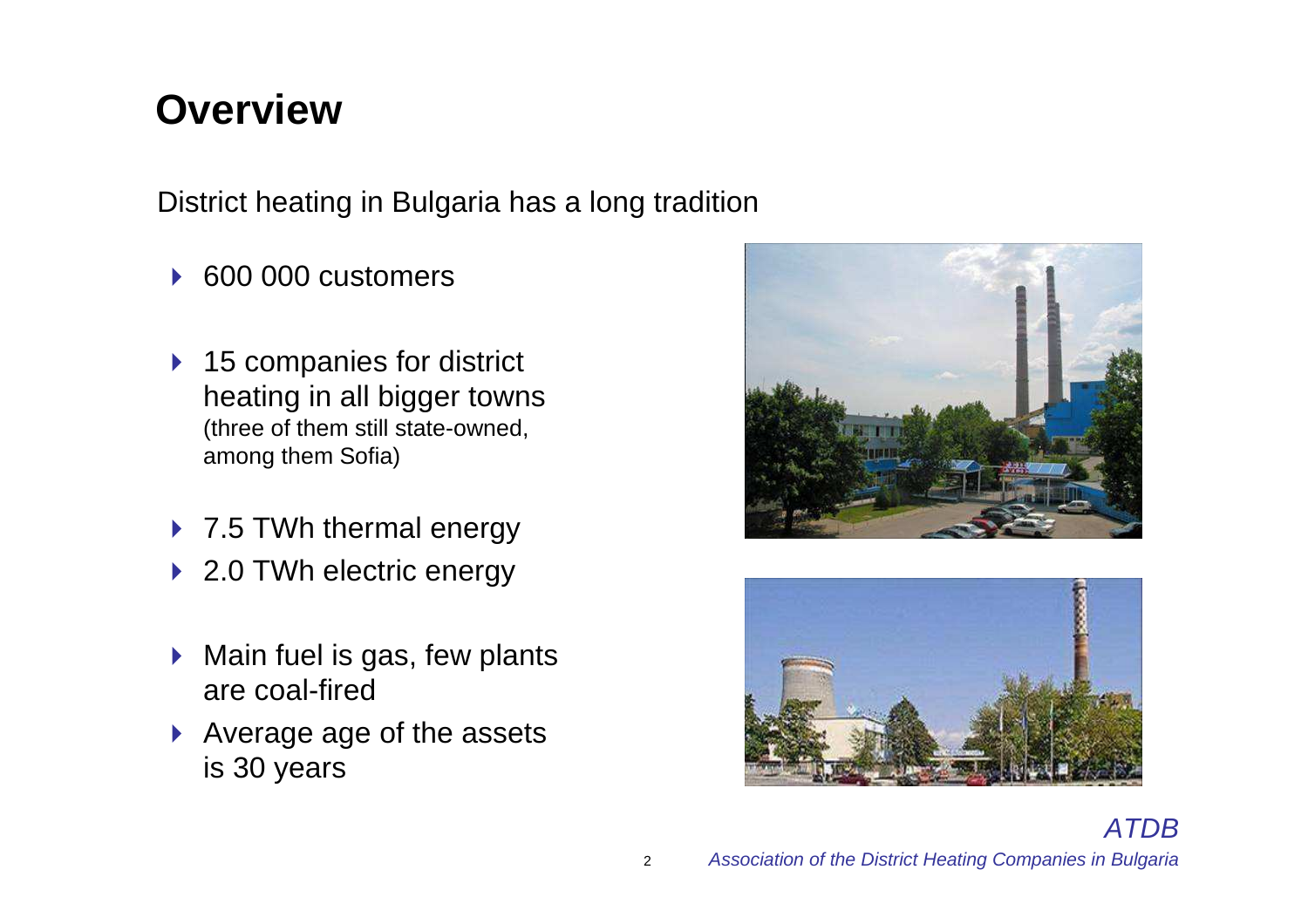# **Main challenges - Technology**

20 years without investments lead to a difficult situation

- **Low production efficiency**<br>Main production sites we
	- $\bullet$  Main production sites were constructed during the  $70's$  and  $80's$
	- • Principal fuel was heavy oil, later on changed to natural gas
	- Wrong relations of capacity between boilers •and turbines
	- High dependence on gas price changes •(single-buyer model!)
- $\blacktriangleright$  High grid losses
	- •Overdimensioned design
	- Decrease of customer base •
	- •Low budgets for repair
- $\blacktriangleright$  Environmental problems
	- $\bullet$ Inefficient production leads to high  $NO<sub>x</sub>$  and  $\mathsf{CO}_2$  emissions

3



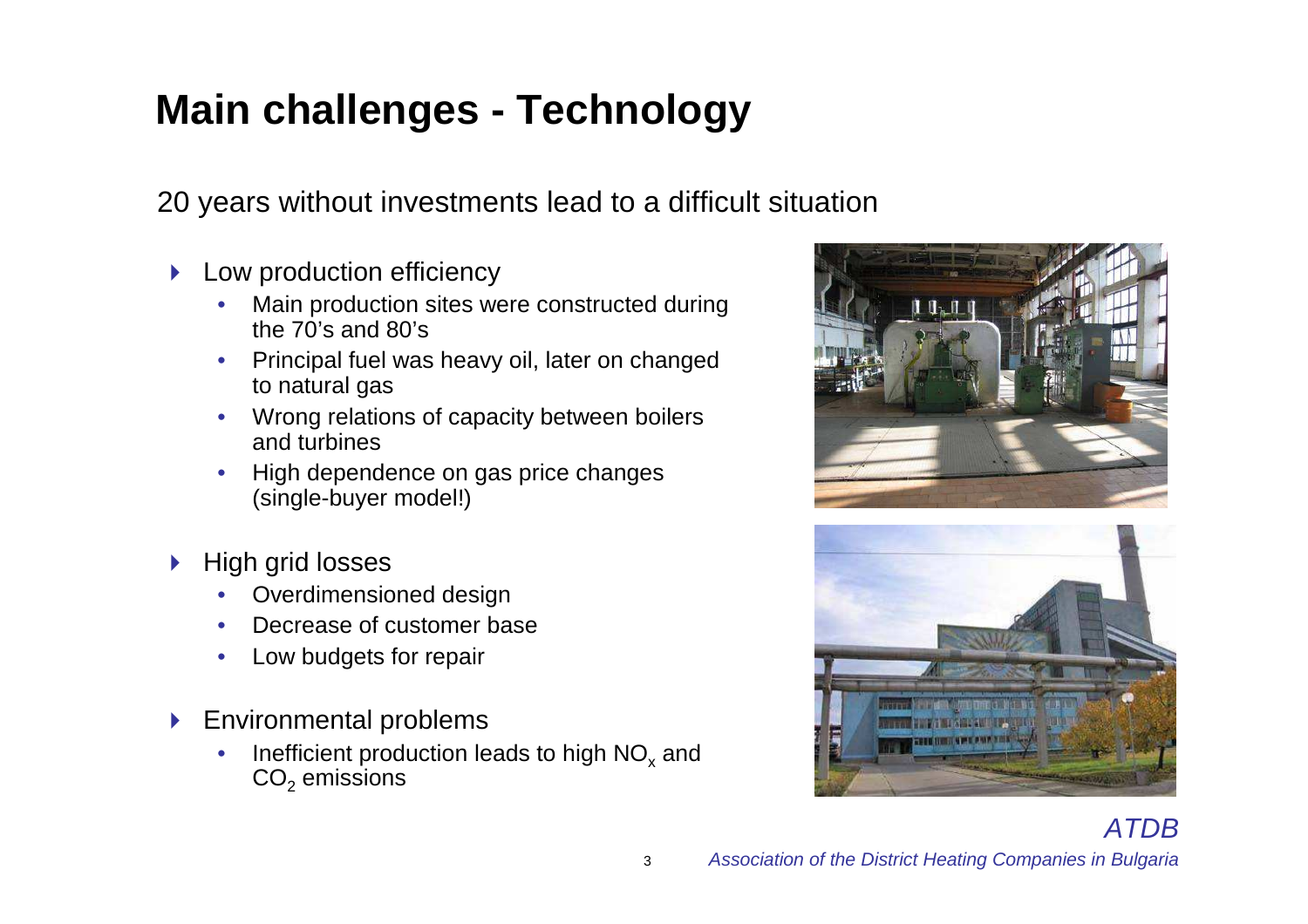# **Main challenges – Customer satisfaction**

Customer orientation needs further development

- Low public acceptance:<br>District Heating as "old
	- $\bullet$  District Heating as "old, unmodernindustry"
	- Heat cost allocation by separate •companies is mistrusted
	- Strong customer protection organisations•which act in a populistic way
	- $\bullet$   $\;$  Heavy pressure from media •
- $\blacktriangleright$  Low collection rate
	- • No chance to stop supply due to vertical installation in old apartment buildings
	- $\bullet$ Very inefficient court proceedings
- $\blacktriangleright$  Low customer satisfaction
	- • "High" prices in comparison to purchasing power and very low prices for **electricity**
	- Low quality of supply due to old internal •installations, which are owned and maintained by the customers

4





ATDB